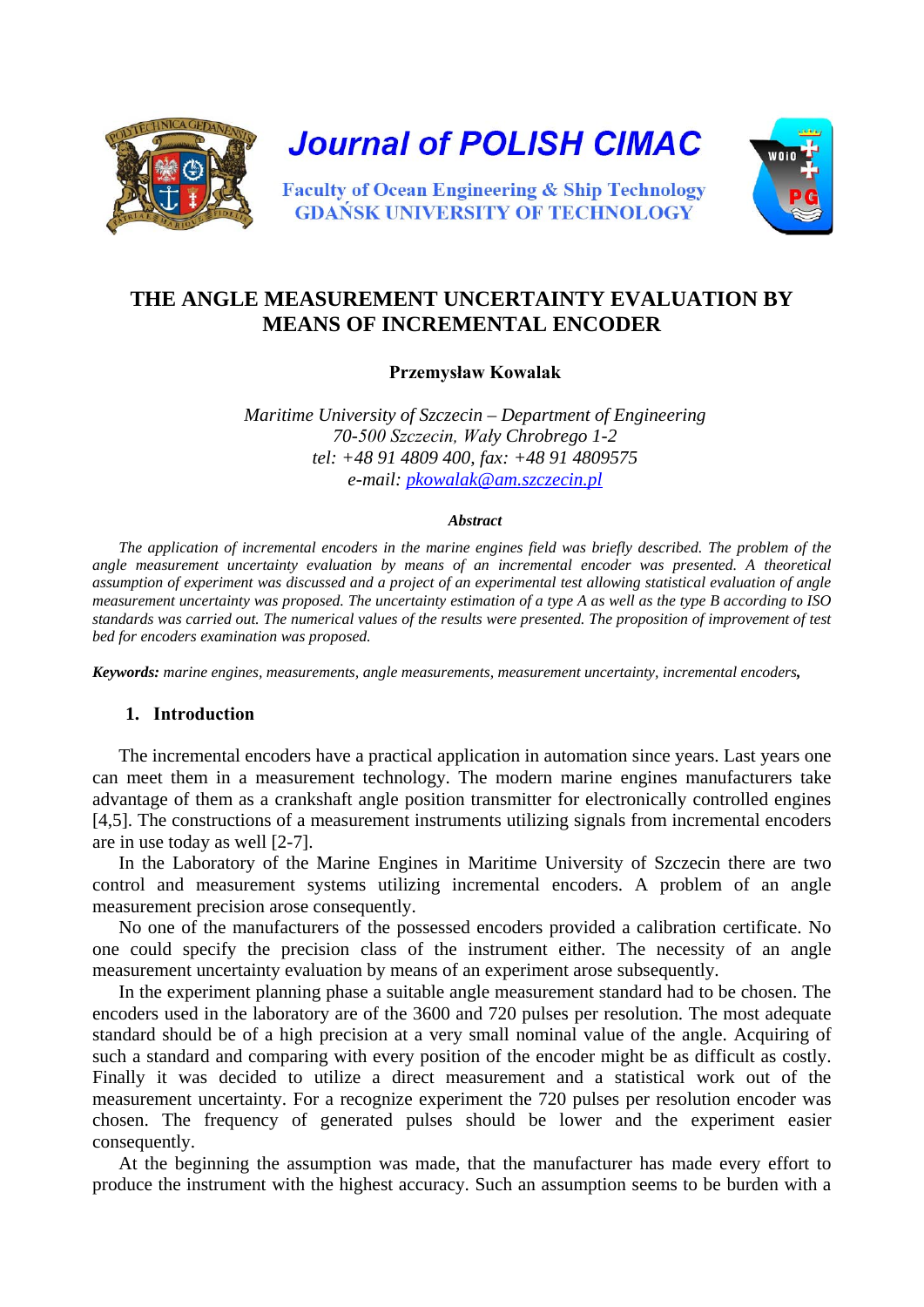minima uncertainty and is essentials for further discussion. It was also assumed that the technology of the encoder production (which is not known to the author) consists in marking of the rotating disk circumference and subsequently filling in with equal marks in a nominal amount. For a tested encoder the nominal amount of marks is 720. Based on those two assumptions it can be assured that the encoder's shaft will rotate exactly  $2\pi$  angle after nominal amount of pulses will be counted. Then the mean value of a measured angle will be equal to:

$$
\bar{\alpha} = \frac{2\pi}{n} \tag{1}
$$

If the encoder's shaft rotates uniformly with constant angular speed  $\overline{\omega}$ , the angle scale can be transformed into time scale. The advantage of this is that the time scale is much easier to measure than angle scale. In such a case, the angle of the shaft rotation by *i* pulses might be expressed as:

$$
\alpha_i = T_i \cdot \overline{\omega} \tag{2}
$$

Then the mean value of an angle  $\bar{\alpha}$  can be determined by means of equation:

$$
\bar{\alpha} = \frac{\bar{\omega}}{n} \cdot \sum_{i=1}^{i=n} T_i = \bar{\omega} \cdot \bar{T}
$$
 (3)

The difference between the value of a singular angle  $\alpha_i$ , and the mean value  $\bar{\alpha}$ , can be recognized as the unknown value of the error:

$$
\delta_i = |\alpha_i - \bar{\alpha}| \tag{4}
$$

If the set of values  $\alpha_i$  is treated as *n* independent observations of the expected value  $\bar{\alpha}$ , the experimental standard deviation of singular measurement can be determined:

$$
s(\alpha_i) = \sqrt{\frac{1}{n-1} \cdot \sum_{i=1}^n (\alpha_i - \overline{\alpha})^2}
$$
 (5)

And the experimental standard deviation of a mean value can be expressed as:

$$
s(\bar{\alpha}) = \sqrt{\frac{s^2(\alpha_i)}{n}}
$$
 (6)

Those two quantities carry direct information about uncertainty of the angle  $\alpha_i$  measurement.

#### **2. The experiment**

The incremental encoders, manufactured in TTL standard, generate voltage pulses of 0 and 5VDC alternatively. Those two voltage levels refer to the logic states of 0 and 1 respectively. When the signal, measured at the output of the encoder, is presented on the diagram it forms a square waveform pattern. In the presented experiment the time between the consecutive rising edges of the square waveform was adopted as a period  $T_i$  which reflects the angle  $\alpha_i$ . (Fig. 1).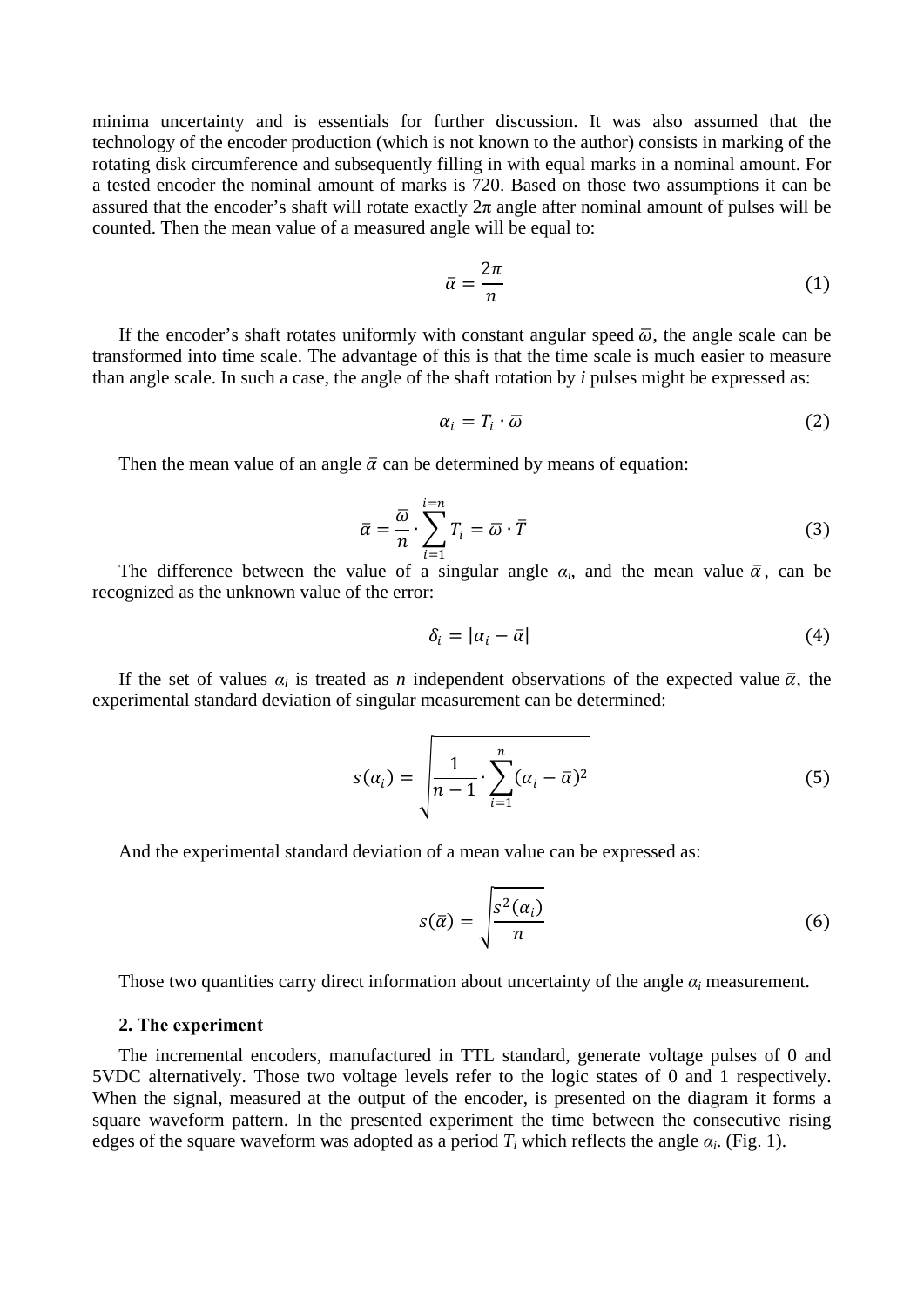

*Fig. 1. The priod Ti determination methodology*

The encoder was mounted on a driving assembly which consists of a squirrel-cage motor and a synchronous generator. The motor was supplied from a voltage inverter. The angular speed of the rotating masses is controlled by a variable supply voltage frequency acquired from the inverter (Fig. 2). For the tests a stand for a synchronous generators testing was utilized and the use of the generator is actually not essential for the experiment.



*Fig. 2. The diagram of the encoder's drive; 1 – squirrel-cage motor, 2 – synchronous generator, 3 – tested encoder, 4 – inverter*

In order to provide suitable accuracy of the period measurement it was necessary to reduce the angle speed of the rotating masses and/or increasing the sampling frequency. In the first case the increased influence of the unbalance of the masses has to be taken into account. The unbalance may cause increased irregularity of the angular speed. In order to determine the critical speed below the influence of the unbalance is essential that experiment was carried out at different speeds. The acquired signals were compared with the timer/counter of 80MHz frequency installed on board acquisition card (Fig. 3). In the table 1 the details of the measuring instruments were presented.



*Fig. 3. Measurement diagram; 1 – Encoder's TTL signal filtered by a Schmitt trigger, , 2 – on board 80MHz timer/counter, 3 – comparator module, 4 – pulses counter, 5 – period calculation, 6 – recording module (PC).*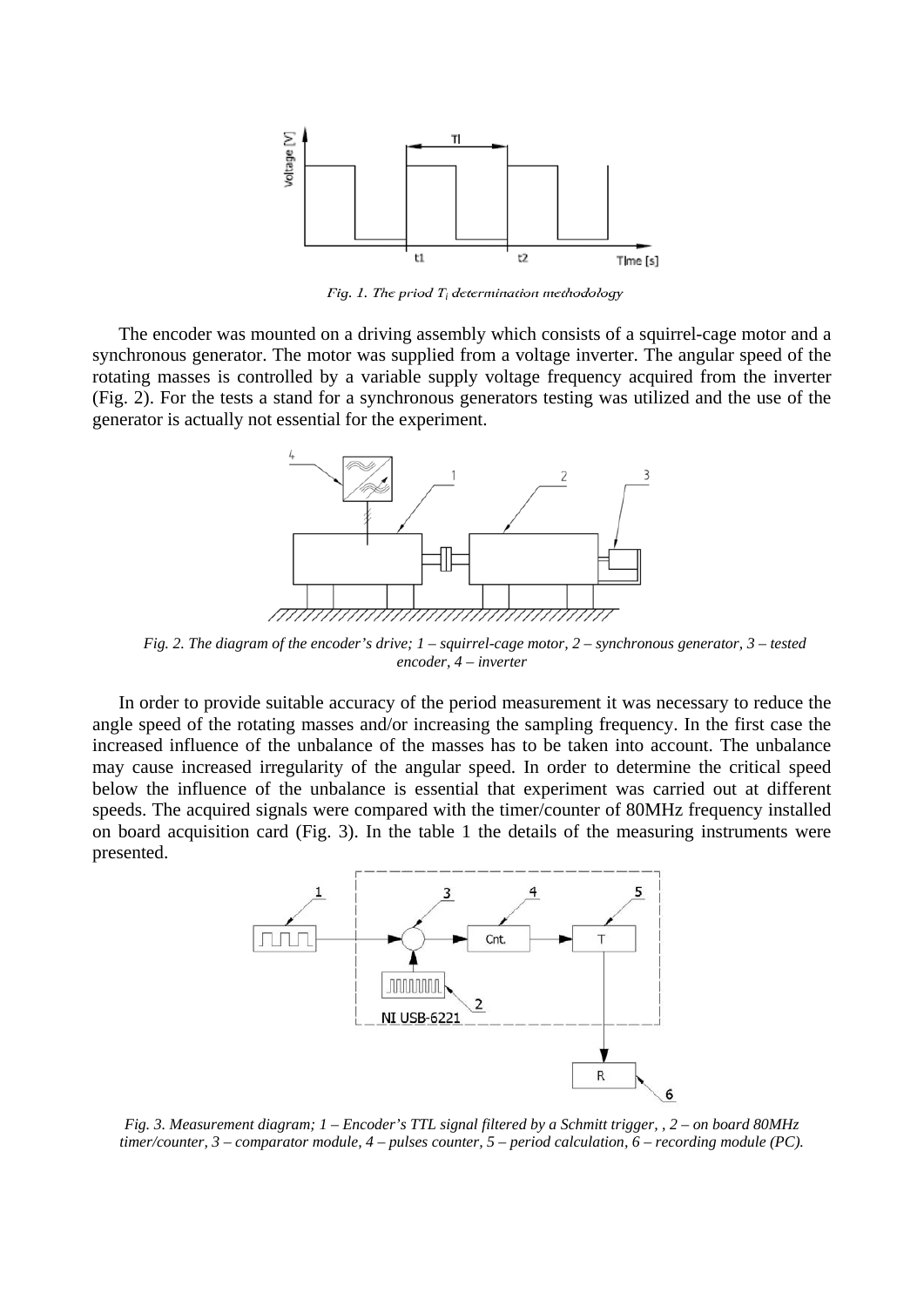In the measurement circuit a Schmitt trigger was engaged as a first filtering element. The Schmitt trigger is a semiconductor comparator circuit which generates logical 0 or 1 dependent on the input signal value. The applied Schmitt trigger has a very short latency of 20ns. The shortest recorded period *Ti* was 200 μs, which is 10000 times longer than the trigger latency. Assuming that the latency is constant, it has no significant influence on the results of experiment.

| Instrument        | Type                    |
|-------------------|-------------------------|
| Measurement board | NI USB-6221, National   |
|                   | Instruments, with 80MHz |
|                   | counter input gate      |
| Encoder           | PFI 60A0720TPT, Intron  |

*Tab. 1. Measurement instrumentation data*

#### **3. Uncertainty determination**

The measurements were conducted for 12 different mean angular speeds of the driving motor. For every mean angular speed at least 5 full revolutions was recorded. The recorded data contains 79 sets of 720 values of the period *Ti*. For every set the average was determined:

$$
\bar{T} = \frac{1}{n} \sum_{i=1}^{i=n} T_i \tag{7}
$$

As well as average angular speed:

$$
\overline{\omega} = \frac{2\pi}{n \cdot \overline{T}}
$$
(8)

Consequently, from equations (2) and (3) the values of the angles  $\alpha_i$  and  $\bar{\alpha}$  could be determined as well as the standard deviation of singular measurement and standard deviation of a mean value from (5) i (6). The calculated values of :  $\overline{T}$ ,  $\overline{\omega}$ ,  $s(\alpha_i)$  and  $s(\overline{\alpha})$ , averaged for every angular speed, are presented in the table 2.

| $\lceil rad/s \rceil$<br>$\overline{\omega}$ | $\bar{\alpha}$ [rad] | $s(\alpha_i)$ [rad] | $s(\bar{\alpha})$ [rad] | n [rpm] |
|----------------------------------------------|----------------------|---------------------|-------------------------|---------|
| 7,82                                         |                      | 1246,2E-6           | 46,6E-6                 | 74,7    |
| 11,73                                        |                      | 709,0E-6            | 26,6E-6                 | 112,0   |
| 12,54                                        |                      | 668,0E-6            | $25,1E-6$               | 119,8   |
| 15,70                                        |                      | 153,9E-6            | 5,76E-6                 | 149,9   |
| 19,62                                        |                      | 28,7E-6             | 1,07E-6                 | 187,3   |
| 23,54                                        | 0,00872665           | 16,5E-6             | $0,63E-6$               | 224,8   |
| 27,47                                        |                      | $17,2E-6$           | $0,65E-6$               | 262,3   |
| 28,25                                        |                      | $10,4E-6$           | $0,39E-6$               | 269,8   |
| 31,39                                        |                      | $9,6E-6$            | $0,36E-6$               | 299,8   |
| 35,32                                        |                      | 13,1E-6             | $0,49E-6$               | 337,3   |
| 39,25                                        |                      | 11,9E-6             | $0,44E-6$               | 374,8   |
| 43,17                                        |                      | 11,8E-6             | 0,44E-6                 | 412,3   |

*Tab. 2. Determined values averaged for every angular speed*

The above determined values of  $s(\alpha_i)$  and  $s(\bar{\alpha})$  presented in the function of average angular speed are shown on the graphs (fig. 4. and fig. 5.). One can learn that the values of  $s(\alpha_i)$  and  $s(\bar{\alpha})$ rapidly decrease until the speed of about 20 rad/s is reached. Above that speed the variation of the values is not so high. It can be noticed that the influence of the angular speed has no significant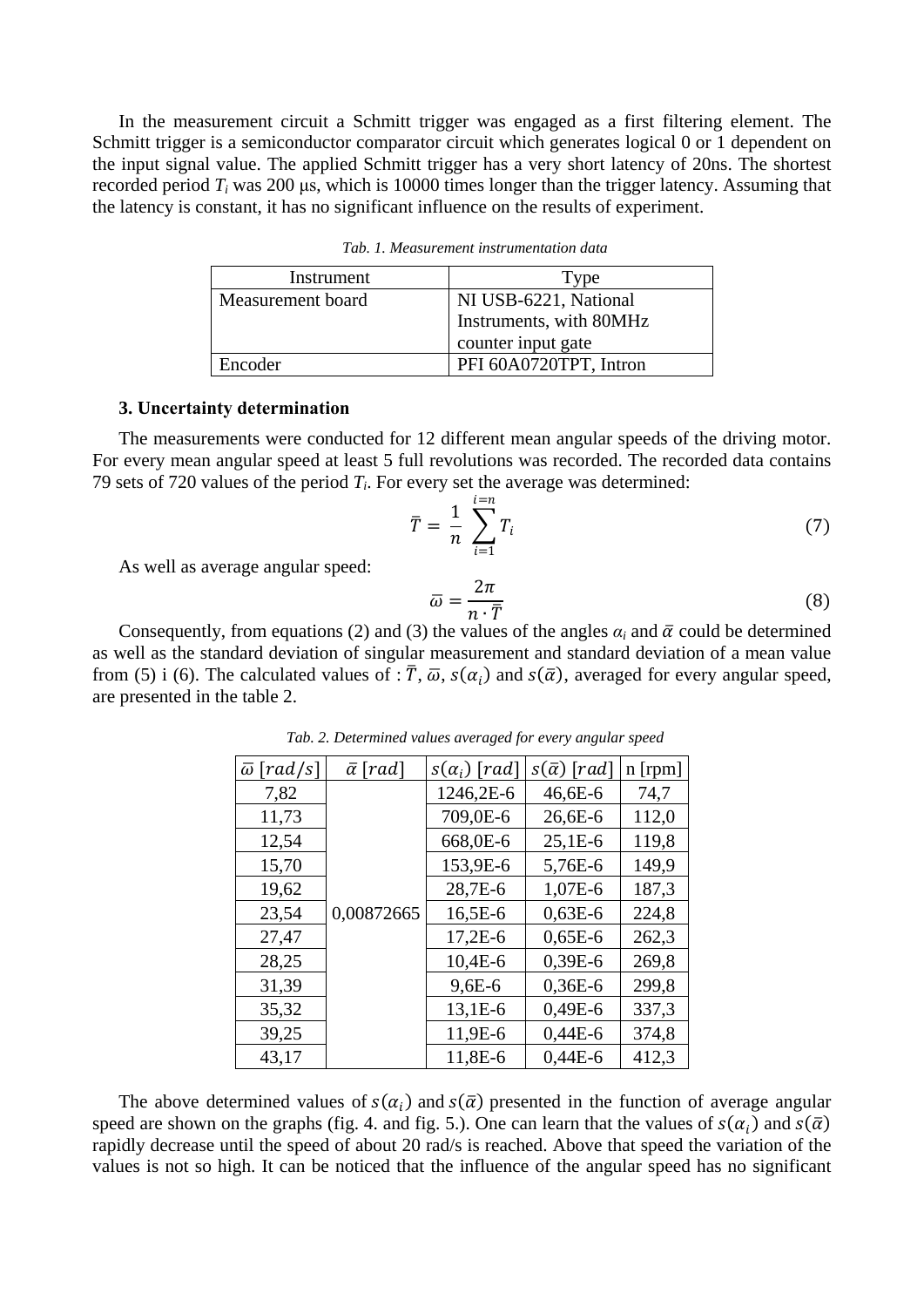effect. High values of  $s(\alpha_i)$  and  $s(\bar{\alpha})$  at low angular speed are most probably the consequences of the rotary speed irregularities. The irregularities come from the rotating masses unbalance and low power of the driving motor supplied from the inverter at low frequency. Only the values of  $s(\alpha_i)$ and  $s(\bar{\alpha})$  determined for the speeds above the critical 20 rad/s can be considered for evaluation of the encoder's angle measurement uncertainty.

Based on the ISO recommendations [1], the problem of the uncertainty evaluation was identified as a standard uncertainty type A. In such a case, the value of experimental standard deviation of the measurand's average  $s(\bar{\alpha})$  determines directly the uncertainty of the angle  $\bar{\alpha}$ .

Finally the highest value of the standard deviation from the speed range above 20 rad/s was chosen as the value of standard uncertainty type A:

> $s(\alpha_i) = 17,2 \cdot 10^{-6}$  [rad]  $s(\bar{\alpha}) = 0.65 \cdot 10^{-6}$  [rad]

After the results were rounded off to two significant digits one can express that the tested encoder was generating pulses of the rising edge corresponding to the angle of:

 $\bar{\alpha} = 0.00872665 \pm 0.00000065$  [rad]

 $a_i = 0.008727 \pm 0.000018$  [rad]



*Fig. 4. The standard deviation of singular measurement –mean angular speed characteristic*



*Fig. 5. The standard deviation of average –mean angular speed characteristic*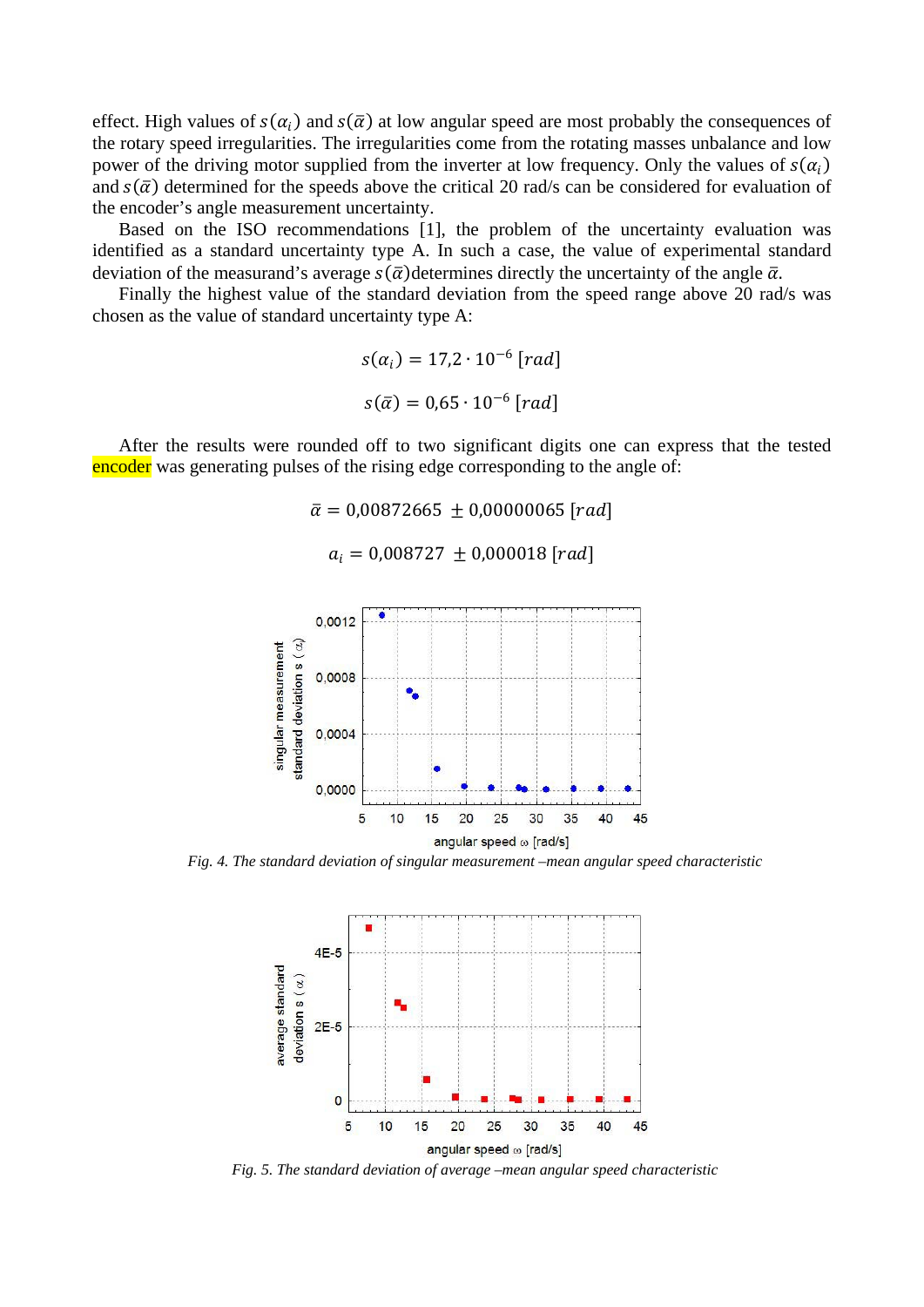In order to get the full view of the measurement uncertainty, the systematic uncertainty of the measurement should be evaluated. The ISO recommendations regarding determination of uncertainty Type B were applied.

The only physical quantity measured directly was period of singular pulse. That period was compared with the 80 MHz clock/timer. Consequently the scale interval of time measurement was:

$$
\Delta T = \frac{1}{8 \cdot 10^7} \text{ s}
$$

According to propagation of uncertainty low the same scale interval refers to both, singular value measurement *T<sub>i</sub>* and to the average  $\overline{T}$ . That enables the equation (3) to be differentiated with respect to  $T_i$  and  $\overline{T}$ :

$$
u_{\alpha} = \sqrt{\left(\frac{\partial \bar{\alpha}}{\partial T_i} \cdot \Delta T\right)^2 + \left(\frac{\partial \bar{\alpha}}{\partial \bar{T}} \cdot \Delta T\right)^2} \tag{9}
$$

For every one of 79 sets of *n* values of  $T_i$ , the type B uncertainty  $u_\alpha$  was determined (fig 6.). Out of them the highest one was chosen as the value of final uncertainty:

$$
u_{\alpha}=0.77\cdot 10^{-6}\,[rad]
$$



*Fig. 6. The type B uncertainty –mean angular speed characteristic*

The combined standard uncertainty of average was determined according to the formula:

$$
u_{z\overline{\alpha}} = \sqrt{s(\overline{\alpha})^2 + \frac{u_{\alpha}^2}{3}}
$$

$$
u_{z\overline{\alpha}} = 0.79 \cdot 10^{-6} \text{ [rad]}
$$

$$
\overline{\alpha} = 0.00872665 \pm 0.00000079 \text{ [rad]}
$$

$$
\overline{\alpha} = 0.00872665 \text{ [rad]} \pm 0.01 \%
$$

And the combined standard uncertainty of singular measurement was adequately: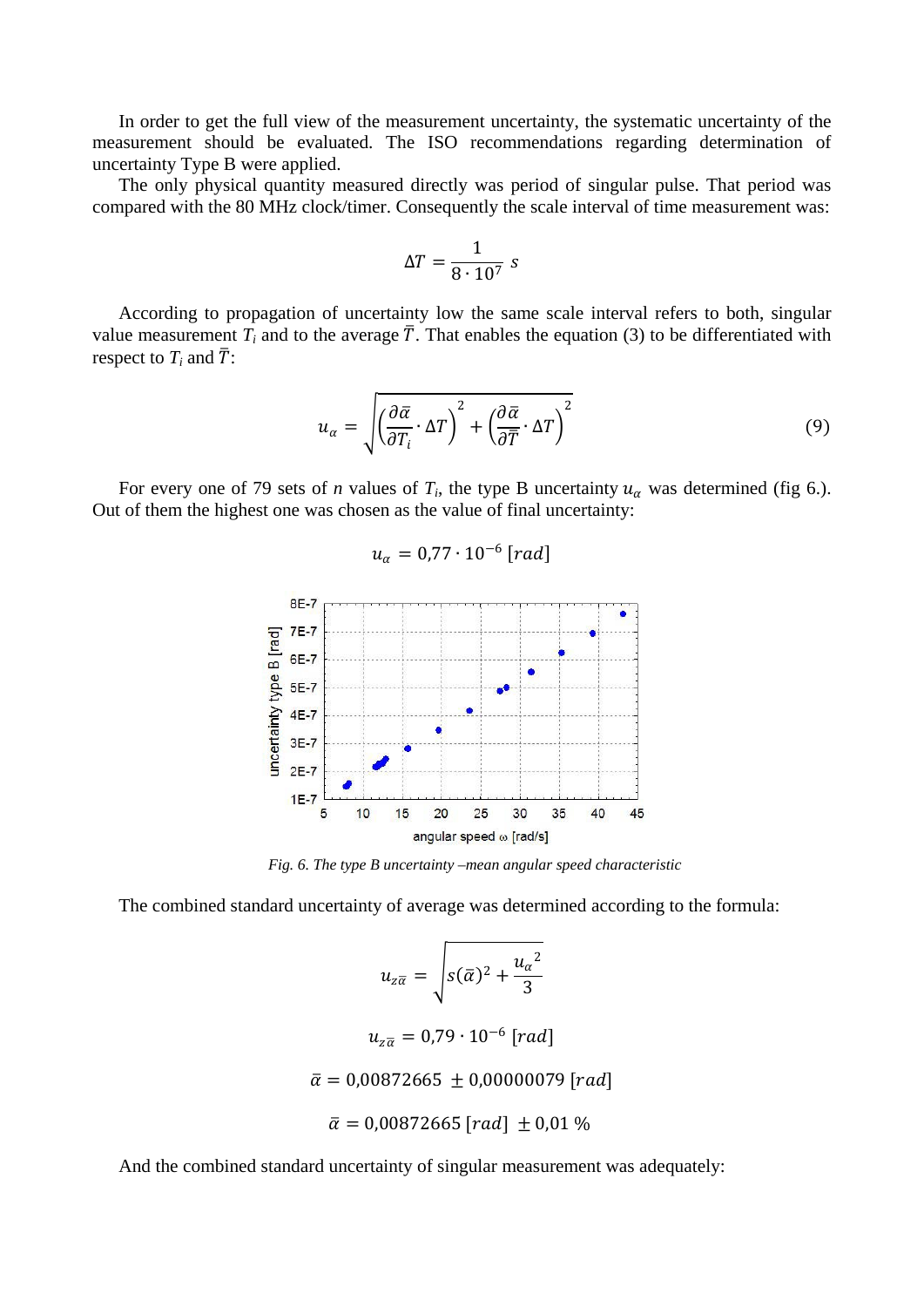$$
u_{z\alpha_i} = \sqrt{s(\alpha_i)^2 + \frac{u_{\alpha}^2}{3}}
$$
  

$$
u_{z\alpha_i} = 17,21 \cdot 10^{-6} \text{ [rad]}
$$
  

$$
a_i = 0,008727 \pm 0,000018 \text{ [rad]}
$$
  

$$
a_i = 0,008727 \text{ [rad]} \pm 0,2 \text{ %}
$$

The above shown uncertainty is specified for the level of confidence *p*=68%. For level of confidence of  $p=99\%$ , a coverage factor  $k=3$  was set. The expanded uncertainty of average then is equal to:

> $\bar{\alpha}_{p=99\%} = 0.00872665 \pm k \cdot u_{z\alpha} = 0.0087267 \pm 0.0000024$  [rad]  $\bar{\alpha}_{p=99\%} = 0.0087267 \pm 0.03$  % [rad]

And the expanded uncertainty of singular measurement:

$$
a_{i p=99\%} = 0,008727 \pm k \cdot u_{z\alpha_i} = 0,008727 \pm 0,000054 \, [rad]
$$
\n
$$
a_{i p=99\%} = 0,0087267 \pm 0,6 \,\% \, [rad]
$$

### **4. Conclusion**

It is essential to understand that the above determined uncertainty describes not the encoder alone but the en tire measurement chain. In that chain one can distinguish the following elements with the greatest influence on the uncertainty:

- The encoder accuracy itself,
- The unbalance of the rotating masses and the speed irregularity as consequence,
- Frequency of the clock/timer utilized for time domain measurement,
- Possible delays in the electric circuit caused by Schmitt trigger or other element.

Consequently the uncertainty of the angle measurement by an encoder itself can be determined as no lower than presented above. However in the scientific or engineering applications the overall uncertainty of the measurement chain is searched usually. So taking into account the entire measurement chain is justified. In order to limit the problem to the encoder only, the test bed has to be modified and the driving unit with better unbalance should be applied.

The systematic uncertainty of type B (Fig. 6.) depends linearly on the angular speed. This is the result of constant scale interval of time measurement  $\Delta T$  at decreasing period  $T_i$ . During experiments it is important to take into account the systematic uncertainty at the angular speed corresponding to the speed in specific application.

### **Nomenclature**

- $T_i$  period of the singular pulse
- $\overline{T}$  average period of pulse  $T_i$  at one revolution
- $\overline{\omega}$  average angular speed of the encoder's shaft
- $\alpha_i$  angle of the shaft rotation during the period  $T_i$